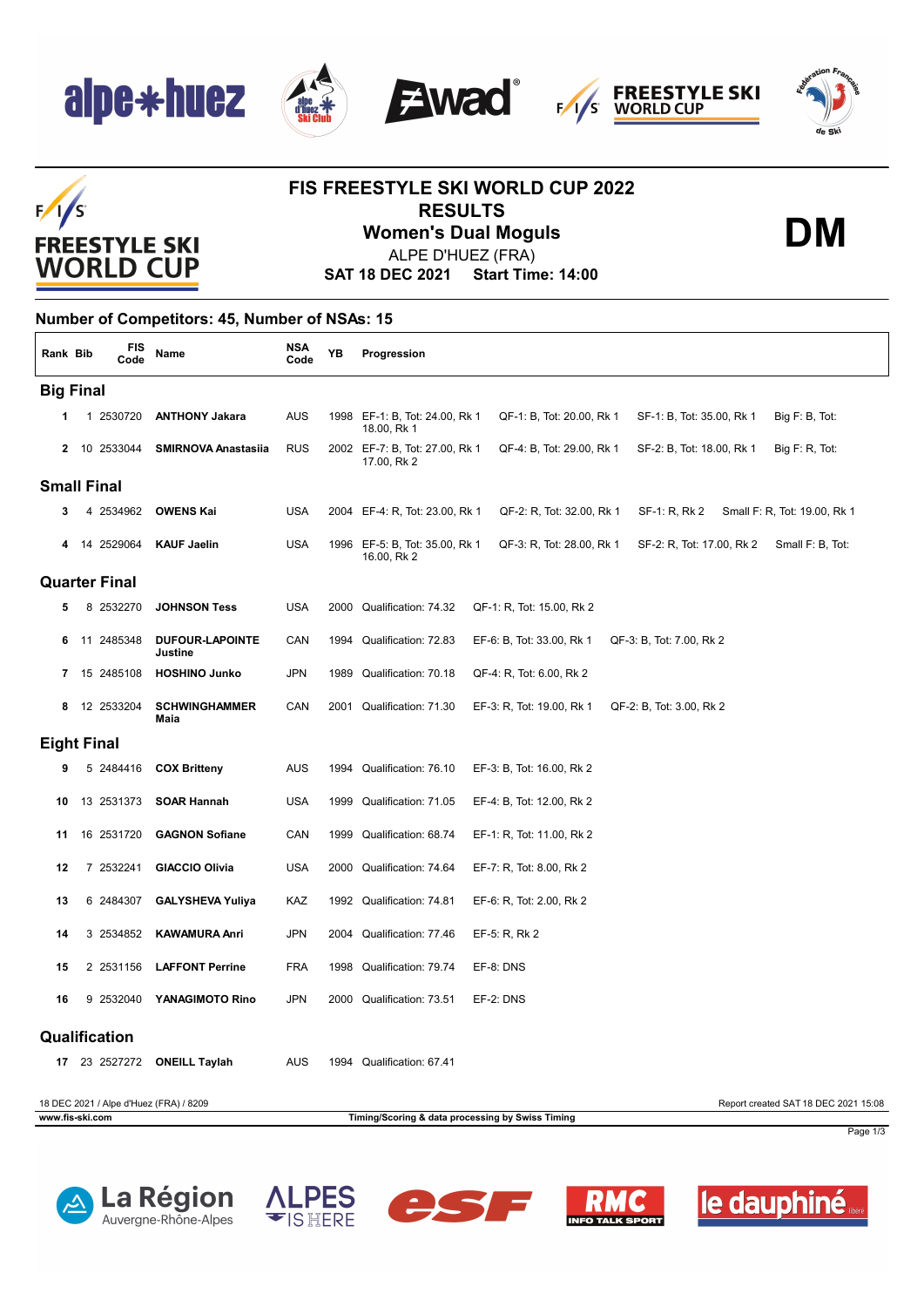# alpe\*huez









**DM**

## $F/I/S$ **FREESTYLE SKI WORLD CUP**

#### **FIS FREESTYLE SKI WORLD CUP 2022 RESULTS**

**Women's Dual Moguls**

**SAT 18 DEC 2021 Start Time: 14:00** ALPE D'HUEZ (FRA)

| Rank Bib | FIS<br>Code | Name                               | NSA<br>Code | YB   | Progression               |
|----------|-------------|------------------------------------|-------------|------|---------------------------|
| 18       | 14 2532031  | <b>TOMITAKA Hinako</b>             | JPN         | 2000 | Qualification: 66.20      |
| 19       | 50 2534086  | <b>CASS Sabrina</b>                | <b>BRA</b>  |      | 2002 Qualification: 66.19 |
| 20       | 35 2530540  | <b>GERKEN SCHOFIELD</b><br>Makayla | GBR         |      | 1999 Qualification: 65.83 |
| 21       | 32 2530274  | <b>CABROL Camille</b>              | <b>FRA</b>  |      | 1997 Qualification: 65.46 |
| 22       | 16 2531523  | <b>BROWN Berkley</b>               | CAN         |      | 2000 Qualification: 65.24 |
| 23       | 38 2532819  | <b>WEESE Hanna</b>                 | <b>GER</b>  |      | 2001 Qualification: 63.16 |
| 24       | 18 2484720  | <b>DUFOUR-LAPOINTE</b><br>Chloe    | CAN         | 1991 | Qualification: 59.76      |
| 25       | 20 2533488  | <b>NAKAO Haruka</b>                | <b>JPN</b>  | 2001 | Qualification: 59.43      |
| 26       | 36 2535386  | <b>GRAUR Olessya</b>               | KAZ         |      | 2004 Qualification: 59.17 |
| 27       | 41 2530097  | <b>RAMSAUER Katharina</b>          | <b>AUT</b>  |      | 1995 Qualification: 55.67 |
| 28       | 22 2535385  | <b>GORODKO Anastassiya KAZ</b>     |             | 2005 | Qualification: 54.72      |
| 29       | 49 2532903  | <b>WANG Jin</b>                    | <b>CHN</b>  | 1997 | Qualification: 53.47      |
| 30       | 24 2530350  | <b>SCHILD Morgan</b>               | <b>USA</b>  |      | 1997 Qualification: 53.16 |
| 31       | 47 2527561  | LI Nan                             | <b>CHN</b>  |      | 1992 Qualification: 52.68 |
| 32       | 30 2533011  | <b>GUAN Ziyan</b>                  | <b>CHN</b>  |      | 2000 Qualification: 52.41 |
| 33       | 40 2532085  | <b>AMRENOVA Ayaulym</b>            | KAZ         |      | 2001 Qualification: 40.02 |
| 34       | 9 2532204   | <b>SUMIYOSHI Kisara</b>            | JPN         |      | 2000 Qualification: 33.11 |
| 35       | 29 2528169  | <b>GASPARINI Nicole</b>            | SUI         | 1997 | Qualification: 30.56      |
| 36       | 34 2532509  | <b>WEESE Sophie</b>                | GER         | 1999 | Qualification: 27.54      |
|          | 25 2529730  | <b>ASH Sophie</b>                  | <b>AUS</b>  |      | 1996 Qualification: DNF   |
|          | 33 2534658  | <b>PRYIMAK Viktoriia</b>           | <b>UKR</b>  | 2003 | <b>Qualification: DNF</b> |
|          | 37 2537262  | <b>CAO Tianging</b>                | <b>CHN</b>  |      | 2004 Qualification: DNF   |

18 DEC 2021 / Alpe d'Huez (FRA) / 8209 Report created SAT 18 DEC 2021 15:08

**www.fis-ski.com Timing/Scoring & data processing by Swiss Timing**

Page 2/3